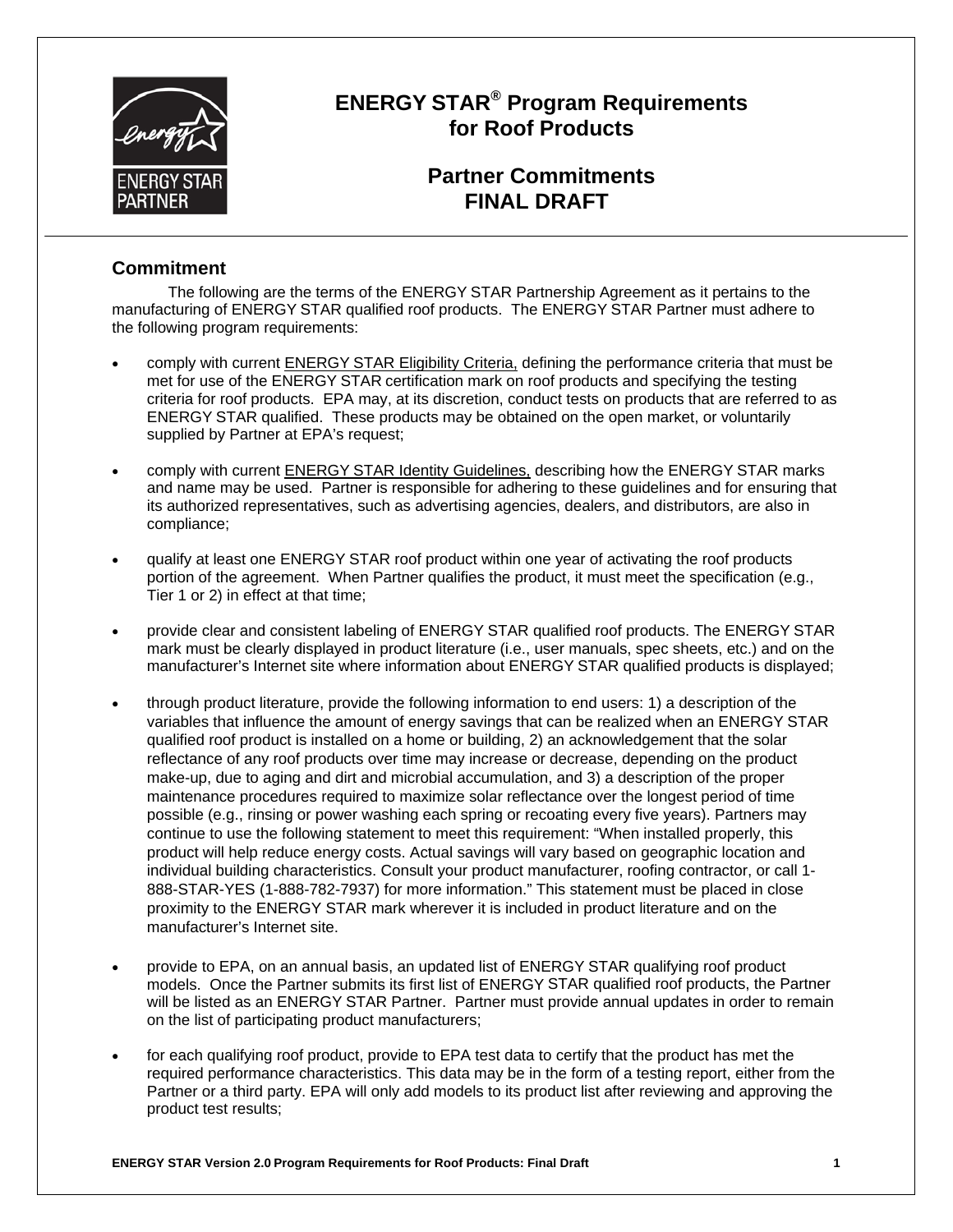- provide to EPA, on an annual basis, unit shipment data or other market indicators to assist in determining the market penetration of ENERGY STAR. Specifically, Partner must submit the total number of ENERGY STAR qualified roof products shipped (in units by model) or an equivalent measurement as agreed to in advance by EPA and Partner. Partner is also encouraged to provide ENERGY STAR qualified unit shipment data segmented by meaningful product characteristics (e.g., capacity, size, speed, or other as relevant), total unit shipments for each model in its product line, and percent of total unit shipments that qualify as ENERGY STAR. The data for each calendar year should be submitted to EPA, preferably in electronic format, no later than the following March and may be provided directly from the Partner or through a third party. The data will be used by EPA only for program evaluation purposes and will be closely controlled. If requested under the Freedom of Information Act (FOIA), EPA will argue that the data is exempt. Any information used will be masked by EPA so as to protect the confidentiality of the Partner;
- notify EPA of a change in the designated responsible party or contacts for roof products within 30 days.

## **Performance for Special Distinction**

In order to receive additional recognition and/or support from EPA for its efforts within the Partnership, the ENERGY STAR Partner may consider the following voluntary measures and should keep EPA informed on the progress of these efforts:

- consider energy efficiency improvements in company facilities and pursue the ENERGY STAR mark for buildings;
- purchase ENERGY STAR qualified products. Revise the company purchasing or procurement specifications to include ENERGY STAR. Provide procurement officials' contact information to EPA for periodic updates and coordination. Circulate general ENERGY STAR qualified product information to employees for use when purchasing products for their homes;
- ensure the power management feature is enabled on all ENERGY STAR qualified monitors in use in company facilities, particularly upon installation and after service is performed;
- provide general information about the ENERGY STAR program to employees whose jobs are relevant to the development, marketing, sales, and service of current ENERGY STAR qualified product models;
- feature the ENERGY STAR mark(s) on Partner Web site and in other promotional materials. If information concerning ENERGY STAR is provided on the Partner Web site as specified by the ENERGY STAR Web Linking Policy (this document can be found in the Partner Resources section on the ENERGY STAR Web site at www.energystar.gov), EPA may provide links where appropriate to the Partner Web site;
- provide a simple plan to EPA outlining specific measures Partner plans to undertake beyond the program requirements listed above. By doing so, EPA may be able to coordinate, communicate, and/or promote Partner's activities, provide an EPA representative, or include news about the event in the ENERGY STAR newsletter, on the ENERGY STAR Web pages, etc. The plan may be as simple as providing a list of planned activities or planned milestones that Partner would like EPA to be aware of. For example, activities may include: (1) increase the availability of ENERGY STAR labeled products by converting the entire product line within two years to meet ENERGY STAR guidelines; (2) demonstrate the economic and environmental benefits of energy efficiency through special in-store displays twice a year; (3) provide information to users (via the Web site and user's manual) about energy-saving features and operating characteristics of ENERGY STAR qualified products, and (4) build awareness of the ENERGY STAR Partnership and brand identity by collaborating with EPA on one print advertorial and one live press event;
- provide quarterly, written updates to EPA as to the efforts undertaken by Partner to increase availability of ENERGY STAR qualified products, and to promote awareness of ENERGY STAR and its message.

**ENERGY STAR Version 2.0 Program Requirements for Roof Products: Final Draft 2**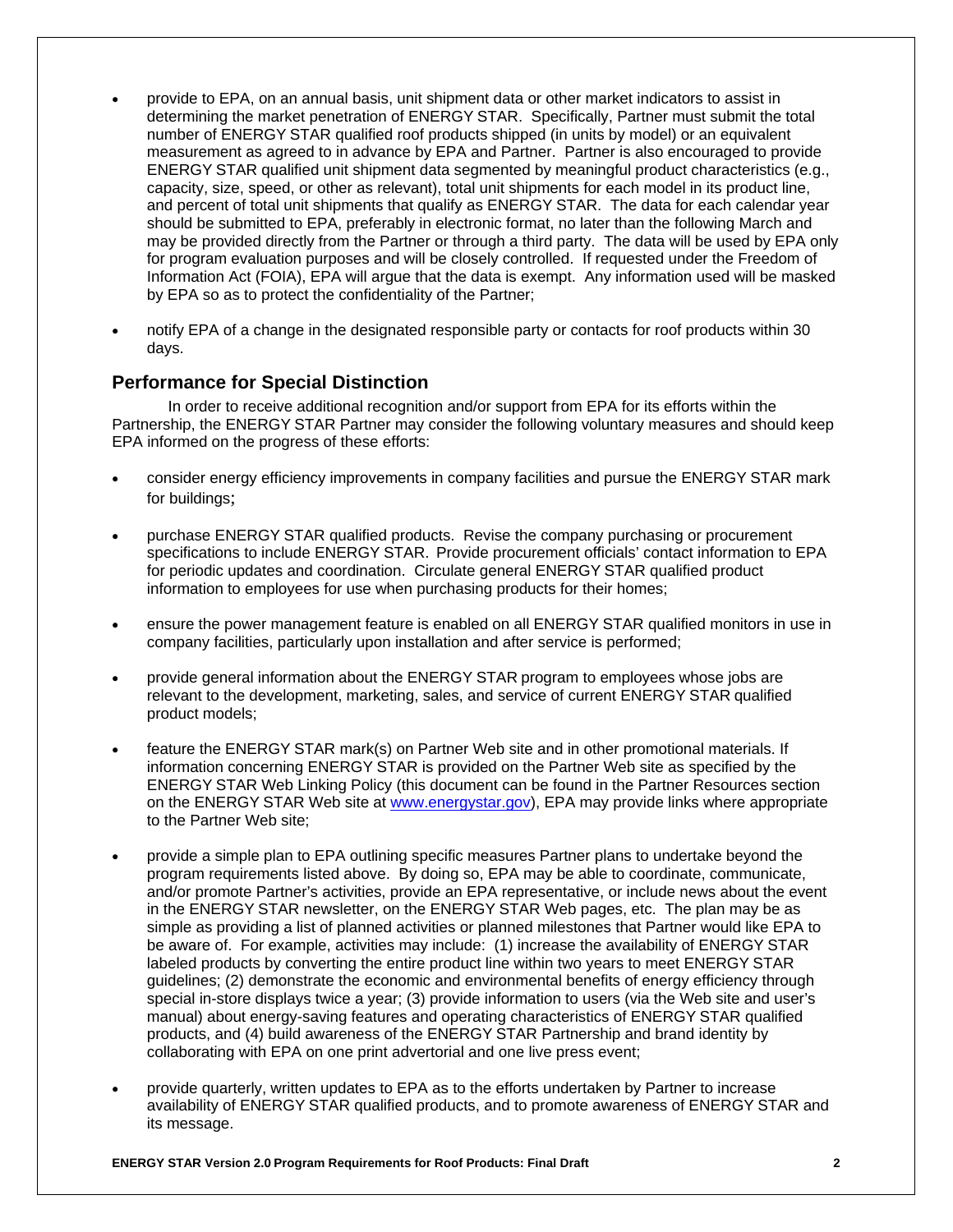

# **ENERGY STAR® Program Requirements for Roof Products**

# **Eligibility Criteria FINAL DRAFT**

Below is the **FINAL DRAFT** product specification (Version 2.0) for ENERGY STAR qualified roof products. A product must meet all of the identified criteria if it is to earn the ENERGY STAR.

- 1) Definitions: Below is a brief description of roof products and other terms relevant to ENERGY STAR.
	- A. Roof surface: The uppermost part of the roof system that is in direct contact with solar radiation.
	- B. Low-Slope Roofs: Surfaces with a slope of 2:12 or less.<sup>1</sup>
	- C. Steep-Slope Roofs: Surfaces with a slope greater than 2:12.
	- D. Low-Slope Roof Products: Products that are typically installed on low-slope surfaces such as single-ply membranes, built-up-roofs (BUR), modified bitumen, spray polyurethane foam, roof coatings, metal panels, and standing-seam profiled metal. Some products that are typically installed on low-slope roofs may also be installed on steep-slope roofs (e.g., single-ply membranes and roof coatings). For the purposes of this specification, the roof product will constitute the uppermost surface of the building structure.
	- E. Steep-Slope Roof Products: Products that are typically installed on steep-slope surfaces such as composite shingles, clay, concrete, or fiber-cement tile, slate, metal panels, and metal shingles. Some products that are typically installed on low-slope roofs may also be installed on steep-slope roofs (e.g., single-ply membranes and roof coatings). For the purposes of this specification, the roof product will constitute the upper most surface of the building structure.

#### **Roof Product Technologies**

- F. Built-Up-Roof (BUR): Traditional hot asphalt or coal tar built-up roofing membrane assembly consists of alternating layers of felts, fabrics, or mats saturated with bitumen during manufacture, assembled in place, and adhered with applied layers of hot bitumen. Surfacing for the hot BUR can be aggregate embedded in hot asphalt; mineral-surface cap sheets; modified bitumen cap sheets; or smooth-surface applications or coatings.<sup>2</sup>
- G. Asphalt Shingle: Composed of a base material, either organic felt or glass fiber mat; asphalt; and surfacing material, generally in the form of mineral granules. $3$
- H. Metal Roof Component: Metal roof product designed to resemble a traditional steep-slope residential product such as shingle, tile, shake, or slate.
- I. Metal Roof Panel: Roofing systems using metal panels are divided into two categories: architectural and structural. Architectural metal roofs are applied over a substrate while structural metal roofs span between structural supports without the need for a substrate to carry the applied loads. Standing seam roofs can be used on roofs with slopes as low as  $\frac{1}{4}$ :12. Steel and aluminum sheets are commonly used to fabricate metal roof panels. Steel requires a corrosion resistant metal coating such as zinc, aluminum, alloys of zinc-aluminum, or tin. Metallic coated steel includes galvanized steel, aluminized steel, zinc-aluminum-coated steel and terne-coated steel. Metallic coated steels are also painted to provide additional corrosion protection, as well as

<sup>2</sup> National Roofing Contractors Association Commercial Low-Slope Roofing Materials Guide 1998.

 $1$  As defined in proposed ASTM Standard E 1918-97.

 $3$  Ibid.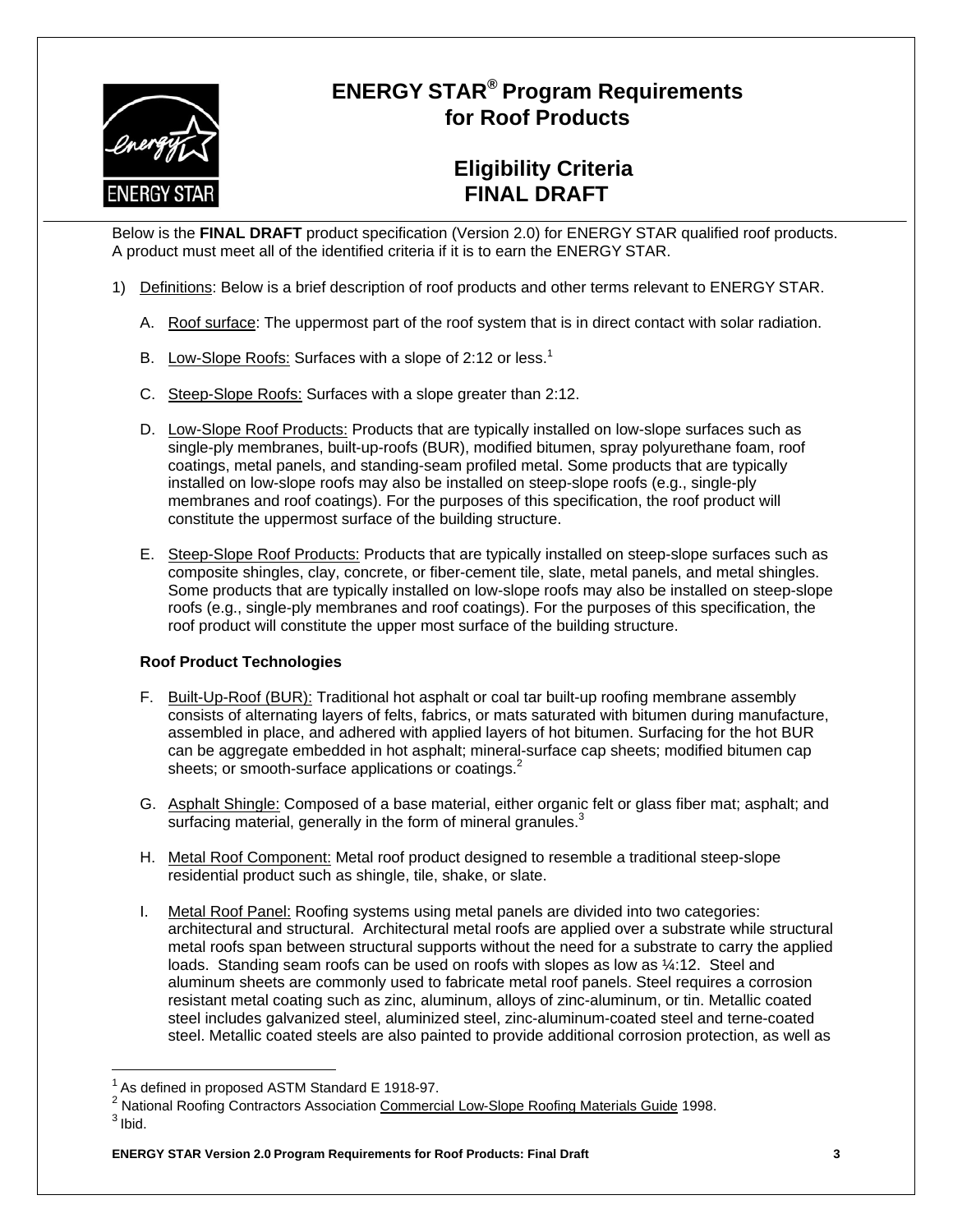color.

- J. Modified Bitumen: Roll roofing products consisting of asphalt, reinforcing layers, and in some cases, surfacing. During manufacture, a polymer (APP, or atactic polypropylene, and SBS, or styrene butadiene styrene, are the most common) is added to the bitumen while heating, which "modifies," or changes, its properties.<sup>4</sup>
- K. Roof Coating: A material typically applied in the liquid state to the roof surface at the time of construction or at a later time as a retrofit measure. Roof coatings may be bituminous, polymeric, or polymer modified. Bituminous roof coatings are formulated using bitumen. Polymeric roof coatings are formulated using a variety of synthetic resins such as acrylic, neoprene, styrene butadiene, urethane, polyvinyl acetate, and others. Polymer modified roof coatings are manufactured by combining a portion of the polymeric technology with bitumen technology.
- L. Roof Tile: May be composed of clay, concrete, fiber-cement, or synthetic materials. A variety of tile profiles, styles, finishes, and colors are available.
- M. Single-Ply Membrane: A term applied to a sheet membrane which is a membrane fabricated in a controlled factory environment. It is waterproof and weather resistant. It may be a laminate of one or more materials and may or may not contain reinforcing fabrics.<sup>5</sup>
- N. Spray Polyurethane Foam Roof System: A fully adhered system that consists of a rigid closed-cell sprayed-in-place polyurethane foam insulation and a protective roof coating. Typical coatings include acrylic, silicon, or urethane elastomers.
- O. Variegated Roof Products: A material with a varied surface color, requiring a larger sample measurement of Solar Reflectance.<sup>6</sup>

#### **Roof Product Performance**

- P. Solar Flux: The direct and diffuse radiation from the sun received at ground level over the solar spectrum expressed in watts per square meter.
- Q. Solar Reflectance: The fraction of solar flux reflected by a surface expressed as a percent or within the range of 0.00 and 1.00.
- R. Solar Reflectance Index (SRI): The relative steady-state surface temperature with respect to the standard white (SRI=100) and standard black (SRI=0) under the standard solar and ambient conditions.<sup>7</sup>
- S. Solar Spectrum: Radiation originating from the sun, including ultraviolet, visible, and near-infrared radiation. Approximately 99 percent of solar energy lies between wavelengths of 0.3 to 3.5 micrometers (Fm).
- T. Thermal Emittance: The ratio of the radiant heat flux emitted by a sample to that emitted by a blackbody radiator at the same temperature (Total Thermal Emittance).<sup>8</sup>

*Note: A definition for Solar Reflectance Index (SRI), adopted from ASTM 1980-01, was added above to support the proposed new SRI Alternative provided in Section 3, below.* 

<sup>&</sup>lt;sup>4</sup> National Roofing Contractors Association Commercial Low-Slope Roofing Materials Guide 1998.<br><sup>5</sup> As found in Single Ply Resting Industry's Publication, Floyible Mambress, Restingu Prefectional's

As found in Single Ply Roofing Industry's Publication, Flexible Membrane Roofing: Professional's Guide to Specifications, 2003.<br>
<sup>6</sup> As defined in Cool Roof Rating Council, Product Rating Program, CRRC-1, October 4, 2005.

As defined in ASTM E 1980-01, Standard Practice for Calculating Solar Reflectance Index of Horizontal and Low-**Sloped Opaque Surfaces.** 

 $8$  Ibid.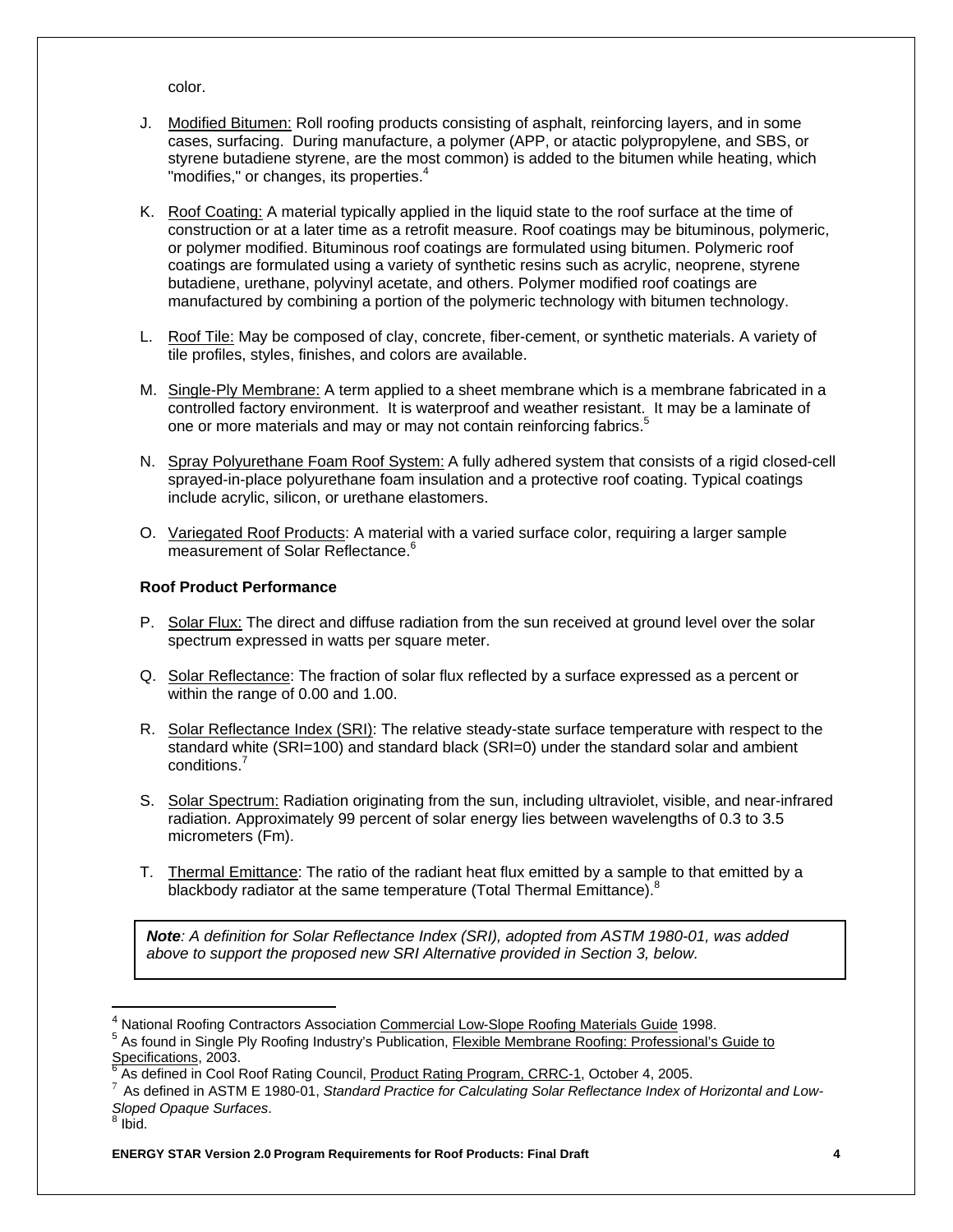- 2) Qualifying Products: Any roof product, as defined in Section 1 above, is eligible for ENERGY STAR.
- 3) Energy-Efficiency Specifications for Qualifying Products: Only those products listed in Section 2 that meet the criteria below (in Tables 1 and 2) may qualify as ENERGY STAR. **Roof products that may be applied to either low-slope or steep-slope roofs, such as roof coatings and single-ply membranes, must meet the ENERGY STAR low-slope requirements provided in Table 1, below.**

| Table 1 - Specifications for Low-Slope Roof Products                                         |                                                                                                                                                                                                                                                                                                                                                                                                                                                                   |  |
|----------------------------------------------------------------------------------------------|-------------------------------------------------------------------------------------------------------------------------------------------------------------------------------------------------------------------------------------------------------------------------------------------------------------------------------------------------------------------------------------------------------------------------------------------------------------------|--|
| <b>Characteristic</b>                                                                        | <b>Performance Specification</b>                                                                                                                                                                                                                                                                                                                                                                                                                                  |  |
| <b>Energy Efficiency Levels</b>                                                              |                                                                                                                                                                                                                                                                                                                                                                                                                                                                   |  |
| <b>Initial Solar Reflectance</b>                                                             | Greater than or equal to 0.65.                                                                                                                                                                                                                                                                                                                                                                                                                                    |  |
| Maintenance of Solar Reflectance                                                             | Greater than or equal to 0.50 three years after installation under                                                                                                                                                                                                                                                                                                                                                                                                |  |
|                                                                                              | normal conditions.                                                                                                                                                                                                                                                                                                                                                                                                                                                |  |
| <b>Thermal Emittance</b>                                                                     | Greater than or equal to 0.75.                                                                                                                                                                                                                                                                                                                                                                                                                                    |  |
| SRI Alternative (to be used if roof product cannot achieve required thermal emittance value) |                                                                                                                                                                                                                                                                                                                                                                                                                                                                   |  |
| <b>Initial SRI</b>                                                                           | SRI > 75                                                                                                                                                                                                                                                                                                                                                                                                                                                          |  |
| Maintenance of SRI                                                                           | SRI > 53                                                                                                                                                                                                                                                                                                                                                                                                                                                          |  |
| <b>Reliability</b>                                                                           |                                                                                                                                                                                                                                                                                                                                                                                                                                                                   |  |
| Manufacturer warranty for defects<br>in materials and manufacturing                          | Each company's warranty for ENERGY STAR qualified roof products<br>must be equal in all material respects to the product warranty offered<br>by the same company for comparable non-ENERGY STAR qualified<br>roof products. A company that sells only ENERGY STAR qualified<br>roof products must offer a warranty that is equal in all material<br>respects to the standard industry warranty for comparable non-<br><b>ENERGY STAR qualified roof products.</b> |  |

| Table 2 - Specifications for Steep-Slope Roof Products                                       |                                                                                                                                                                                                                                                                                                                                                                                                                                                                    |
|----------------------------------------------------------------------------------------------|--------------------------------------------------------------------------------------------------------------------------------------------------------------------------------------------------------------------------------------------------------------------------------------------------------------------------------------------------------------------------------------------------------------------------------------------------------------------|
| <b>Characteristic</b>                                                                        | <b>Performance Specification</b>                                                                                                                                                                                                                                                                                                                                                                                                                                   |
| <b>Energy Efficiency Levels</b>                                                              |                                                                                                                                                                                                                                                                                                                                                                                                                                                                    |
| Initial Solar Reflectance                                                                    | Greater than or equal to 0.25.                                                                                                                                                                                                                                                                                                                                                                                                                                     |
| Maintenance of Solar Reflectance                                                             | Greater than or equal to 0.15 three years after installation under<br>normal conditions.                                                                                                                                                                                                                                                                                                                                                                           |
| <b>Thermal Emittance</b>                                                                     | Greater than or equal to 0.75.                                                                                                                                                                                                                                                                                                                                                                                                                                     |
| SRI Alternative (to be used if roof product cannot achieve required thermal emittance value) |                                                                                                                                                                                                                                                                                                                                                                                                                                                                    |
| <b>Initial SRI</b>                                                                           | SRI > 18                                                                                                                                                                                                                                                                                                                                                                                                                                                           |
| Maintenance of SRI                                                                           | SRI > 4                                                                                                                                                                                                                                                                                                                                                                                                                                                            |
| <b>Reliability</b>                                                                           |                                                                                                                                                                                                                                                                                                                                                                                                                                                                    |
| Manufacturer warranty for defects<br>in materials and manufacturing                          | Each company's warranty for ENERGY STAR qualified roof products<br>must be equal in all material respects to the product warranty offered<br>by the same company for comparable non-ENERGY STAR qualified<br>roof membrane products. A company that sells only ENERGY STAR<br>qualified roof products must offer a warranty that is equal in all<br>material respects to the standard industry warranty for comparable<br>non-ENERGY STAR qualified roof products. |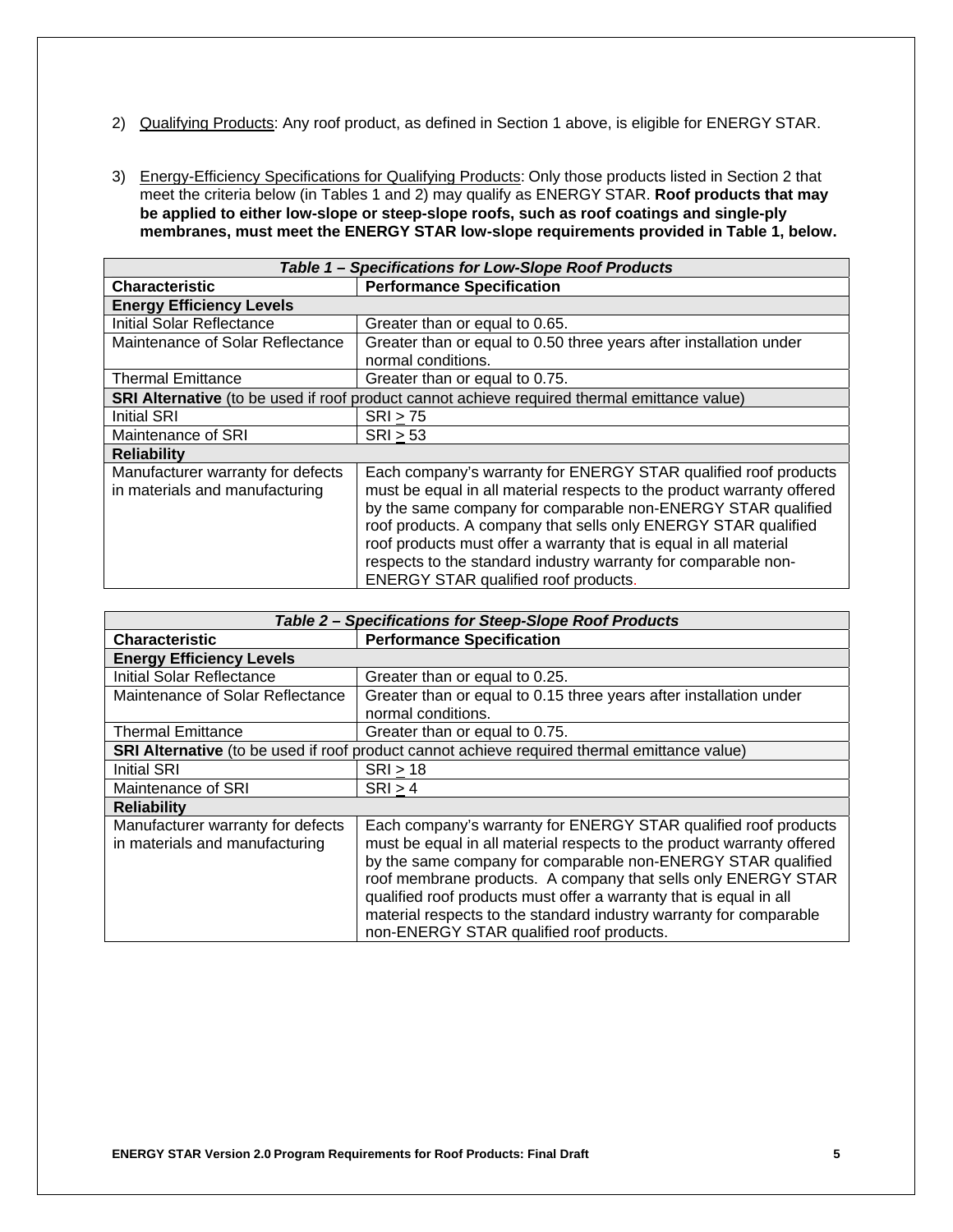### **SRI Formula9**

 $=$  solar absorptance  $= 1 -$  solar reflectance,  $\alpha$  $=$  solar flux,  $\rm{W}\cdot m^{-2}$ ,  $I$  $=$  thermal emissivity,  $\epsilon$ = Stefan Boltzmann constant, 5.66961 x  $10^{-8}$  $\sigma$  –  $W \cdot m^{-2} \cdot K^{-4}$ ,  $=$  steady-state surface temperature, K,  $T_{s}$  $T_{sky}$  = sky temperature, K, = convective coefficient, W·m<sup>-2</sup>·K<sup>-1</sup>, and  $h_c$  $\tilde{T}_{a}$  $=$  air temperature, K.

$$
T_s = 309.07 + \frac{(1066.07\alpha - 31.98\epsilon)}{(6.78\epsilon + h_c)} - \frac{(890.94\alpha^2 + 2153.86\alpha\epsilon)}{(6.78\epsilon + h_c)^2}
$$

$$
SRI = 100 \frac{T_b - T_s}{T_b - T_w}
$$

#### **Example of How the SRI Alternative Can be Used to Meet ENERGY STAR Levels: Low Slope**

Initial Solar Reflectance: 0.70 Thermal Emittance: 0.50 Initial SRI: 75

Maintenance of Solar Reflectance: 0.57 Thermal Emittance: 0.50 Maintenance of SRI: 54

In both cases this roof product falls short of the required 0.75 minimum emittance value and would not qualify under this specification. However, using the SRI formula the roof product gets "credit" for a higher reflectance value and is now able to qualify as ENERGY STAR.

**Note:** For the purposes of this specification, a roof product's SRI value assumes the "medium wind" condition, as defined in ASTM E 1980-01. An SRI calculator, provided by Lawrence Berkeley National Laboratory, is available on the ENERGY STAR Roof Products Web page to assist Partners in the conversion of emittance and reflectance values into an SRI value: www.energystar.gov/products.

<sup>9</sup> ASTM E 1980-01, *Standard Practice for Calculating Solar Reflectance Index of Horizontal and Low-Sloped Opaque Surfaces,* Page 2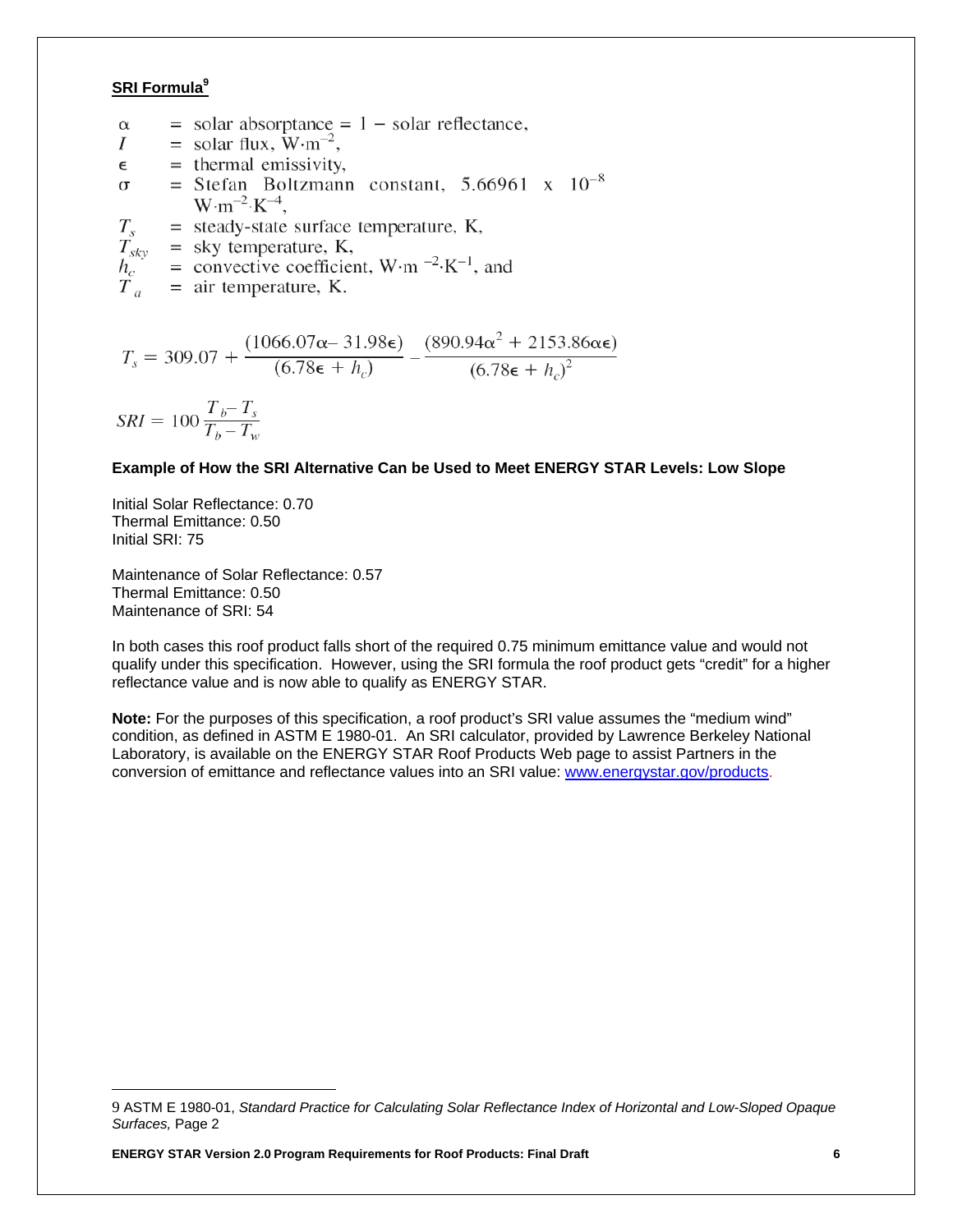*Note: In response to EPA's proposed emittance requirement, a number of stakeholders requested that EPA consider a tradeoff equation alternative so that roof products failing to meet the initial emittance value would still have an opportunity to earn the ENERGY STAR if they had a higher solar reflectance. In response to this request, EPA reviewed tradeoff options currently available in the marketplace including: (1) the proposed 2008 California Energy Commission Title 24 tradeoff equations; (2) the current Title 24 tradeoff equation in effect for low slope nonresidential roofs; and (3) the Solar Reflectance Index (SRI) calculation referenced in ASTM E 1980-01. Based on a close review of these options and several discussions with experts in the cool roofing field, EPA is proposing the Solar Reflectance Index (SRI), adopted from ASTM E 1980-01, as an alternate method of qualifying roof products that allows for a tradeoff between emittance and reflectance.* 

*The SRI formula is supported by a significant number of case study analyses by Lawrence Berkeley National Laboratory (LBNL) and is recognized by many industry stakeholders as an accurate representation of the tradeoff between emittance and reflectance. SRI internalizes an emittancereflectance tradeoff into a single number, which is based on the expected temperature of the roof given certain ambient conditions. The use of a single index, from 0 to 100, with 0 representing the properties of a standard black roof and 100 representing the standard white roof, simplifies the comparison of roof products and is the primary reason why EPA is considering it under this specification. The proposed SRI values were derived by using the initial and maintenance reflectance values and initial emittance values, provided in Tables 1 and 2, and plugging them into the SRI formula above. Due to the fact that emittance tends to remain constant over the lifetime of a roof, initial emittance may be used in determining both the aged and initial SRI values. To assist Partners in determining the SRI for any given roof product, EPA will offer a calculator on its ENERGY STAR Roof Products Web site, developed and provided by LBNL.* 

*EPA is proposing this alternative in an attempt to show flexibility and an understanding of some of the challenges in meeting a strict emittance requirement. Regionally based specifications and removal of emittance from the specification is not being considered by EPA at this time.* 

4) Test Criteria: Manufacturers are required to perform tests and self-certify product models that meet the ENERGY STAR guidelines. Partner agrees to follow the test methods as outlined below. Alternatively, a Partner already participating in the Cool Roof Rating Council (CRRC) Product Rating Program<sup>10</sup> may submit solar reflectance and thermal emittance product information derived from CRRC certification. Please note, at the time that this document was written the CRRC Product Rating Program had not yet produced results for maintenance of solar reflectance. Therefore Partners shall either wait until these results are available to submit product information, or use one of the test procedure options listed below to derive values for the maintenance of solar reflectance.

Test results must be reported to EPA using the Roof Products Qualifying Product Information (QPI) Form. Only completed QPI forms will be accepted. QPI forms indicating that data is pending will not be accepted. When completing the QPI form:

- Initial solar reflectance, maintenance of solar reflectance, and thermal emittance values must be reported individually, regardless if Partners elect to use the SRI Alternative. Partners can use the SRI calculator, available on the ENERGY STAR Web site, to determine the SRI values for their products based on emittance and reflectance characteristics.
- Documentation of test results, e.g., test reports, in either hard copy or electronic format, must be submitted to EPA along with the QPI Form for each qualifying product. Note: Supporting documentation must include the test results of all required samples in addition to providing the final average test results for ENERGY STAR qualification.

 $^{10}$  Information on the Cool Roof Rating Council Product Rating Program can be found at www.coolroofs.org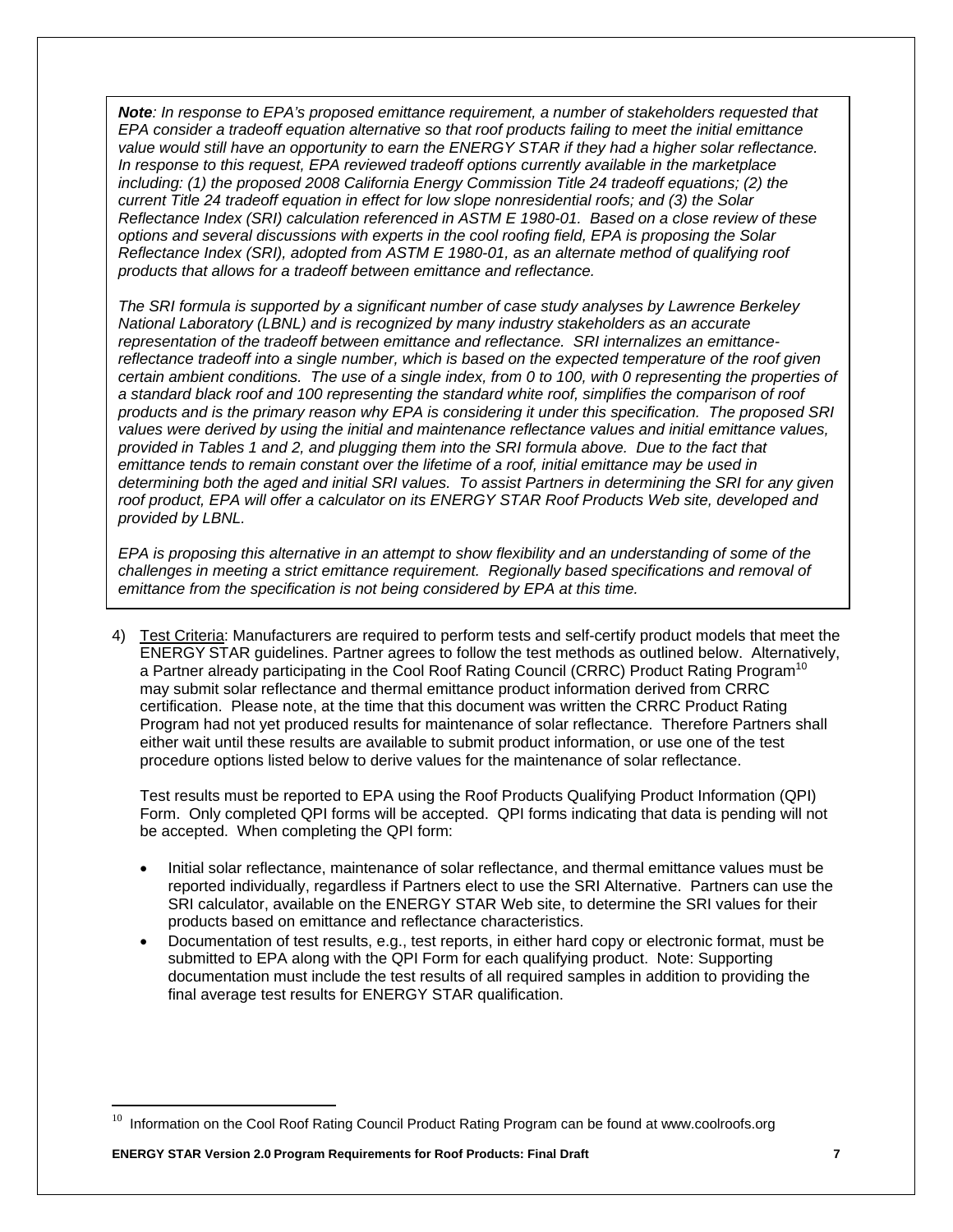*Note: EPA is requiring Partners to report reflectance and thermal emittance values, regardless if the SRI formula is used to qualify the roof product as ENERGY STAR. EPA plans to post all performance values on the ENERGY STAR Qualifying Product List to allow purchasers and utilities the opportunity to identify the ENERGY STAR qualified roof product that best suits their needs based on energy and cost savings, which is determined by using the individual reflectance and emittance values.* 

#### Initial Solar Reflectance

Product shall be tested using ASTM E 903 - *Standard Test Method for Solar Absorptance, Reflectance, and Transmission of Materials Using Integrating Spheres*. Products need only be tested for solar reflectance (values for solar absorptance and transmission need not be obtained). Manufacturers will submit a 3" X 3" flat sample of each product to a laboratory that has the appropriate equipment. The manufacturer shall request that the test be performed using a black background for the sample. Where appropriate, the sample shall be prepared according to manufacturer recommendation for thickness used in the field.

Product may also be tested using ASTM C 1549 - *Standard Test Method for Determination of Solar Reflectance Near Ambient Temperature Using a Portable Solar Reflectometer*.

Variegated roof products may also be tested according to the CRRC Test Method #1.<sup>11</sup>

If Partner has changed a fundamental element of product formulation such as the base latex, Partner must retest for the solar reflectance of the product both initially and according to the Maintenance of Solar Reflectance (see next section). In addition, to ensure other product formulation changes will not affect the solar reflectance of the product, Partner shall certify that the product formulation or recipe has not changed since the solar reflectance testing was performed.

#### Maintenance of Solar Reflectance

Partner shall use one of the following methods to test the maintenance of solar reflectance of a roof product. NOTE: The test surface of each sample shall not be washed, cleaned, or wiped in any fashion. Loose dirt, embedded dirt, environmental stains, mold, mildew, and any other material that rests on – or has become incorporated into – the surface of the material shall not be altered. For existing products qualified under version 1.0 of the roof products specification, retesting on uncleaned samples is not required. These products will be denoted in some manner on the ENERGY STAR qualifying product list as having been tested on clean samples.

A) Identify three (3) existing roofs on which the same product was installed a minimum of three years prior. At least one of these existing roofs must be located within a major metropolitan area such as Atlanta, Boston, Chicago, Dallas, Houston, Los Angeles, Miami, Minneapolis, New York, Philadelphia, San Francisco, St. Louis, Washington D.C., etc. The roof product need not have been installed at the same time on the three buildings; however, the roofs must each be at least three years old.

1) For low-slope roof products and coatings, use either ASTM E 1918 - *Standard Test Method for Measuring Solar Reflectance of Horizontal and Low-Sloped Surfaces in the Field* or ASTM C 1549, to test the solar reflectance of the roof product as installed and weathered for three years. Partner shall divide the roof into at least ten (10) equal sections. Measurements shall be performed in the center of each area. At least three (3) repetitions shall be made of each measurement (the exact same area). Note that if a pond or birdbath occurs in the center of the area to be measured, offset the measurement location so that it is outside of the pond or birdbath. Partner shall take the average of all solar reflectance values obtained from the roof to determine if the solar reflectance of the roof product as installed and weathered for three years is greater than or equal to the threshold value in Table 1. If Partner is employing ASTM E 1918, the test must be performed on a clear day (no clouds) between 10:00 AM and 2:00 PM when the sun is high in the sky and there can be no obstruction in the field of view.

<sup>&</sup>lt;sup>11</sup> CRRC Test Method #1 may be found at http://www.coolroofs.org/productratingprogram.html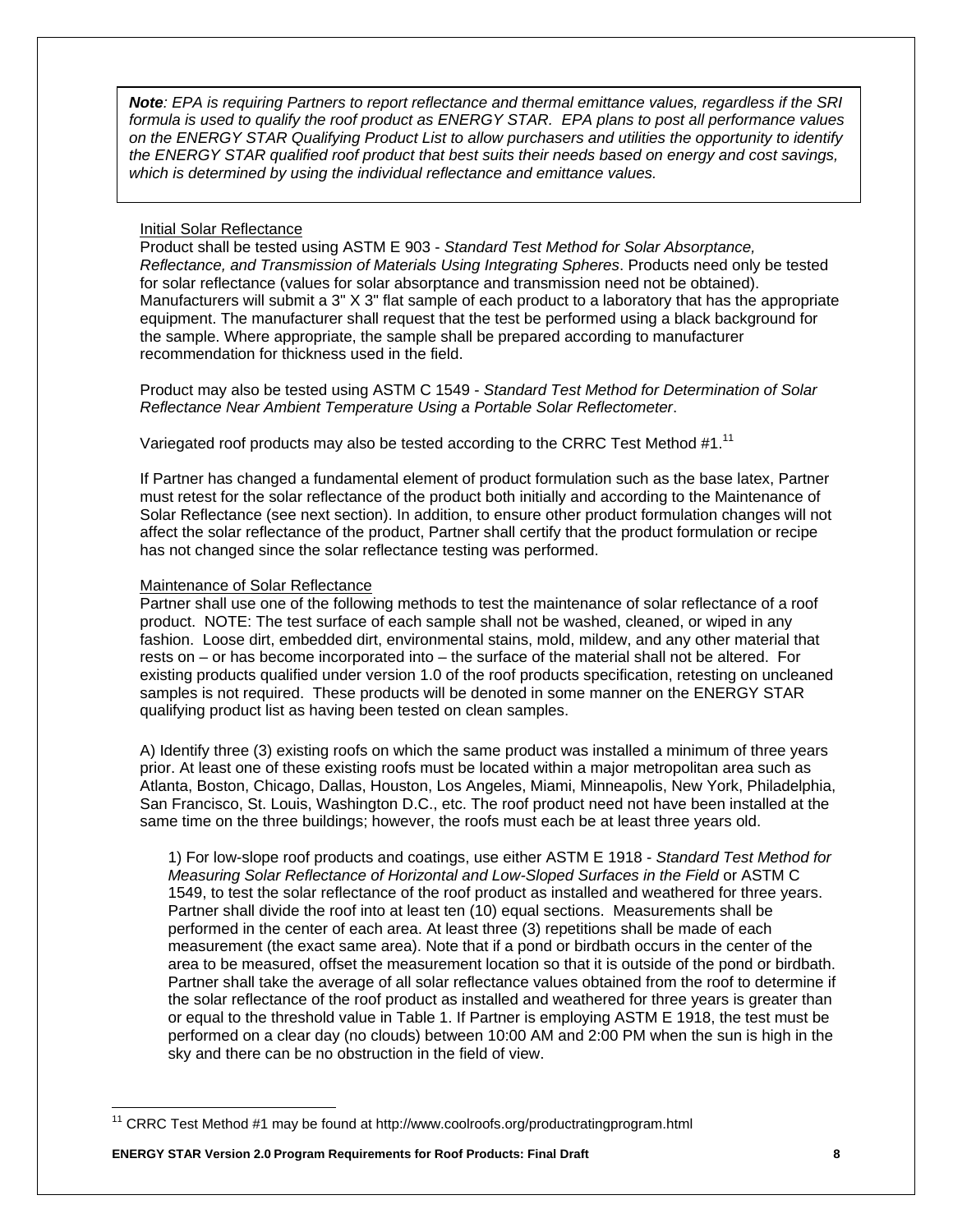2) To measure the solar reflectance of steep-slope roofs as installed and weathered for three years, use ASTM C 1549. Partner shall divide the roof into at least ten (10) equal sections. Measurements shall be performed in the center of each area. At least three repetitions shall be made of each measurement. Partner shall take the average of all solar reflectance values obtained from the roof to determine if the solar reflectance of the roof product as installed and weathered for three years is greater than or equal to the threshold value in Table 2.

B) Take a minimum of three (3) samples from the each of the existing roofs as identified above. At least three (3) measurements of solar reflectance are to be taken from different areas on each sample using either ASTM E 903 or ASTM C 1549. Partner shall take the average of all solar reflectance values obtained from the panels to determine if the solar reflectance of the weathered roof product is greater than or equal to the threshold values in Tables 1 and 2. Subsequently, the Partner is responsible for ensuring that the roof from which samples were taken is properly repaired so as to resume watertight integrity.

C) Expose panels outdoors on commercial or private weathering farms that are accredited to ISO/IEC 17025:1999 *General Requirements for the Competence of Testing and Calibration Laboratories*. The panel must be prepared such that the surface to receive solar radiation goes over the intended substrate<sup>12</sup>. At least three (3) panels with the identical formulation as those that were tested for initial solar reflectance must be exposed for three years in accordance with ASTM G 7 - *Standard Practice for Atmospheric Environmental Exposure Testing of Nonmetallic Materials*. Each exposure panel must be at least 24 square inches (155 square centimeters) in size, e.g. 4" x 6" or 3" x 8", and must be mounted so that there is no run off from one panel to another. To further avoid runoff onto samples, where possible, the exposure panel should be mounted near the top of the test rack.

At least three (3) measurements of solar reflectance are to be taken from different areas on each weathered panel using either ASTM E 903 or ASTM C 1549. Partner shall take the average of all solar reflectance values obtained from the panels to determine if the solar reflectance of the weathered roof product is greater than or equal to the threshold values in Tables 1 and 2.

1) For low-slope roof products and coatings and for product that can be applied to either low-slope or steep-slope roofs, Partner shall use test samples exposed at a slope of 2:12 or less (1/4:12 is recommended) and facing south.

2) For steep-slope roof products and coatings, Partner shall use test samples exposed at a slope between 2:12 and 12:12 (4:12 is recommended) and facing south.

#### Thermal Emittance

Product shall be tested according to ASTM C1371-04a – *Standard Test Method for Determination of Emittance of Materials Near Room Temperature using Portable Emissometers*.

Products may also be tested according to ASTM E408-71(1996)e1 - *Standard Test Method for Total Normal Emittance of Surfaces Using Inspection-Meter Techniques*.

**Note:** In the case that an ASTM test procedure expires, due to the ASTM committee's failure to revise it within an 8-year period, manufacturers will use the most recent version of the test procedure for purposes of testing roof products under this specification.

*Note: Some stakeholders requested that EPA consider requiring standardized test locations and discontinue the allowance of self-testing. With few exceptions, EPA allows for self-testing under all of its ENERGY STAR specifications to minimize the cost burden to the manufacturers and facilitate the speed of which a product is tested, submitted, and qualified. With regard to quality assurance, EPA feels that the submittal of test reports to supplement the QPI form and the requirement to test at least one sample of each product in a major metropolitan area, is sufficient for ensuring an accurate representation of a roof product's performance.* 

 $12$  For example, if a coating is intended for BUR, the specimen set needs to be prepared using BUR. If the coating is to be used over Modified Bitumen, a specimen set needs to be prepared using Modified Bitumen.